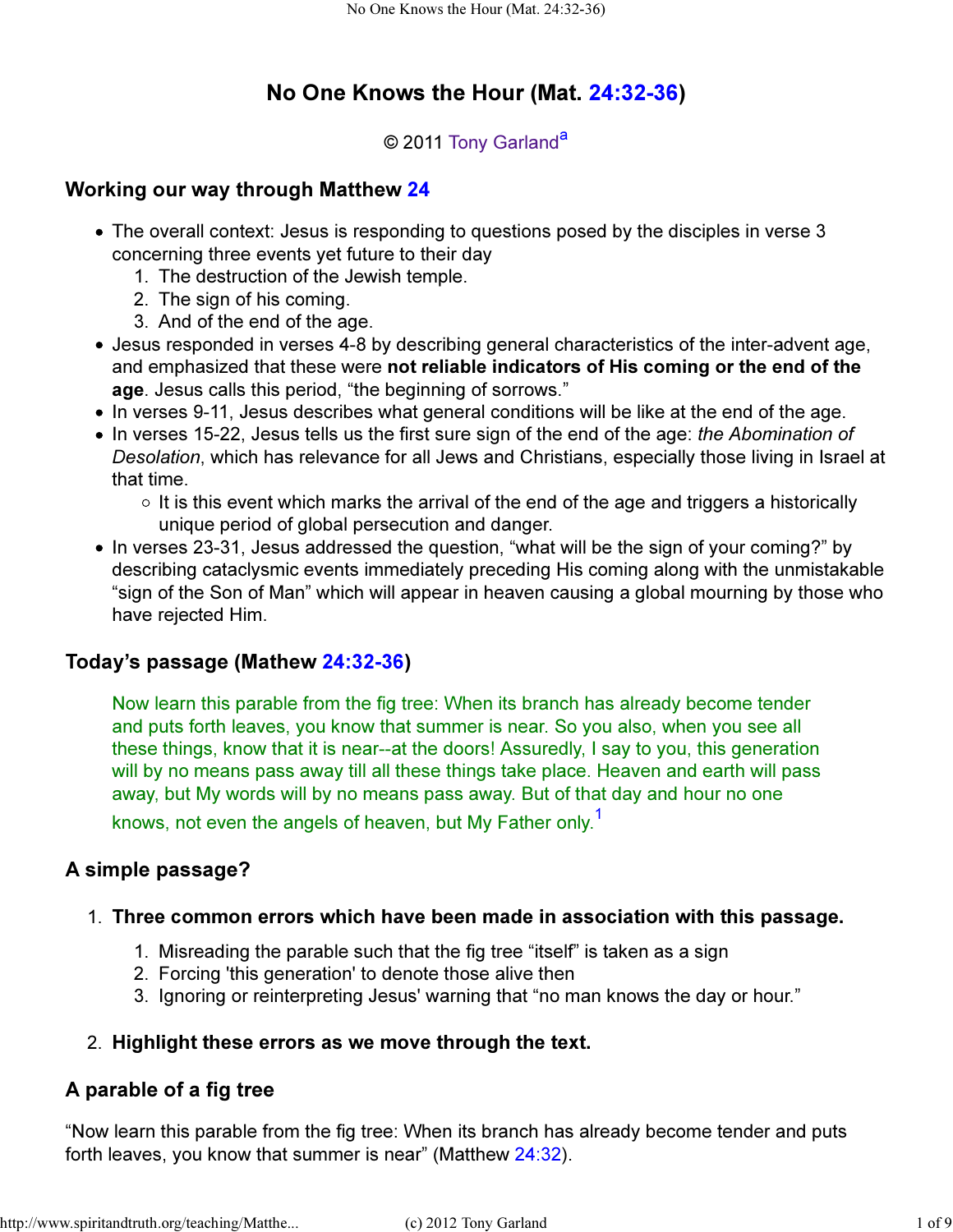### 1. Learn this *parable*

The English word *parable* is almost a direct transliteration of the term found here in the Greek:  $\pi \alpha \rho \alpha \beta \alpha \lambda \eta$  [*parabol*ē]

- A compound word made up of two underlying Greek terms
	- $\circ$  παρα [para] = alongside, next to
	- $\circ$  βαλλω [ballō] = to throw
	- o para ballo, to throw alongside: something familiar is used to illustrate something unfamiliar.

## 2. The challenge posed by parables

- Helpful as illustrations, teaching aids.
- Relevance of details varies with context.
- Failure to appreciate details in some cases can lead to an incomplete understanding.
- Placing too much stock on the details can force the parable to carry a payload it was never intended to bear.
- Pushing a parable to its extreme will always lead to a departure from its intended meaning because a parable is always an approximation of that which it represents.
- Parables are almost always abused by false or sensational teachers.

### Safely interpreting parables 3.

- Pay attention to the context, especially the motivation for the parable.
- Remain constantly aware of the wider safety net of the rest of Scripture.
- Avoiding placing undo emphasis on subtle aspects, always remember that a parable is an approximation of that which it represents.

## Interpreting the parable

"So you also, when you see all these things, know that it is near--at the doors!" (Matthew 24:33)

#### 1. Correlation

- How does the parable correlate to what is being taught?
- Identify the main elements and what they are intended to represent.
- This parable spans verses 32-33
- "So you also" is the fulcrum or hinge which joins the familiar illustration to the unfamiliar concept which is the subject of the parable. This is where the two parts of the parable or "thrown alongside".
- Could also be thought of as saying, "in the same way."

| <b>Condition</b>                                                 | <b>Connection</b> | Result                            |
|------------------------------------------------------------------|-------------------|-----------------------------------|
| when branch becomes tender and puts forth leaves   you know that |                   | summer is near                    |
| when you see all these things                                    | know that         | $\vert$ it is near--at the doors! |

## What is the parable of the fig tree teaching? 2.

• How does the parable shed light upon what the teacher intends to convey?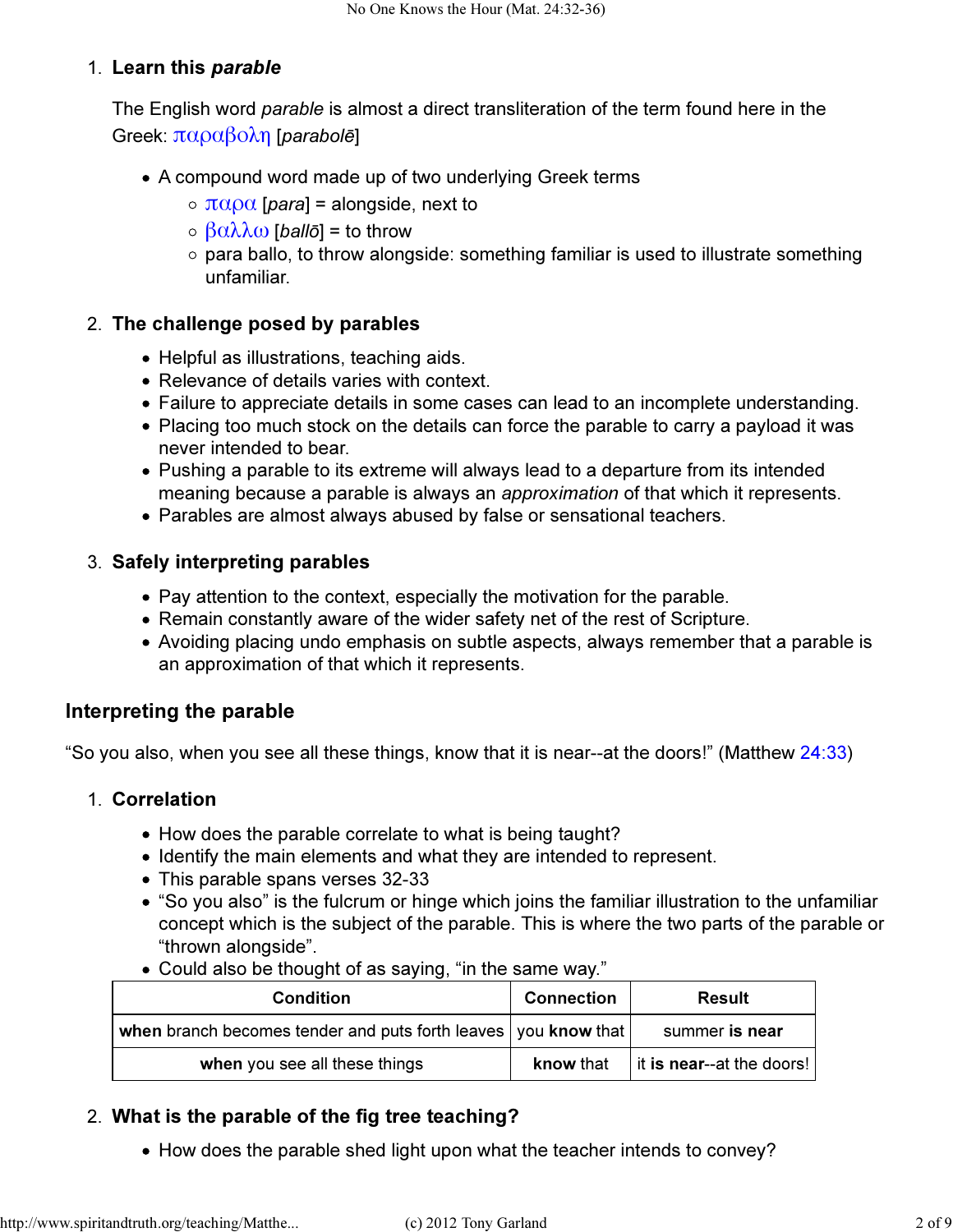- $\bullet$  In the same way that development of leaves on a fig tree are a reliable indicator of the soon arrival of summer, so will seeing "these things" be a reliable indicator of His coming and the end of the age.
	- $\circ$  Never has a fig tree put out leaves as winter approaches!
	- $\circ$  As long as winter continues, the fig tree remains dormant: no leaves are seen.
- In the same way that God as Creator programs the timing of the fig tree's response to the approach of summer, so too He controls when the signs come forth indicating the end of the age.

#### Common error #1: making the fig tree "itself a sign" 3.

- Taking the fig tree to be Israel
	- $\circ$  Matthew 21:19, Mark 11:13
		- **Jesus comes to a fig tree having leaves which appeared to promise fruit.**
		- $\blacksquare$  Finding the tree had no actual fruit, He cursed it.
		- The tree was not serving the purpose for which it had been raised up.
		- It had an external appearance of fruitfulness, but was barren.
		- This parable may apply to the religious establishment within Israel, but it is not definite.<sup>2</sup> Moreover it is a different parable in a different context.{N At most, the cursing of the fig tree parallels the cursing of that generation in Israel, but cannot represent the permanent rejection of the nation (Rom. 11:1,26).
	- $\circ$  Luke 13:6
		- Jesus teaches a parable concerning a fruitless fig tree which some have taken to represent Israel (e.g., the man's cultivation of it). "Israel, as the visible witness of God in the world . . . "3
		- But this identification is uncertain. The context of the parable would seem have in mind God's expectation and forbearance in dealing with individual lack of repentance and fruitlessness. "In this case, however, the parable's lesson about fruitlessness applies equally to the whole nation, and to each individual soul."<sup>4</sup>
- Hal Lindsey in *The Late Great Planet Earth<sup>b</sup>,* published in 1970
	- The best-selling nonfiction book of the 1970s.
	- $\circ$  Understood the fig tree as representing Israel.
	- $\circ$  Putting forth leaves was equated with the establishment of Israel as a nation in 1948.
	- $\circ$  One generation as 40 years.
	- $\circ$  Strongly implied the return of Christ should not be later than about 1948 + 40 years, or  $1988.<sup>5</sup>$
- Like pointing out something to a cat: focusing on the wrong aspect of the parable.
	- The structure of the parable clearly emphasizes a different truth.
	- $\circ$  "Look at the fig tree, and all the trees" (Luke 21:29).

#### 4. Two questions to resolve

- 1. What are "these things" which are seen?
- 2. What is the "it" which inexorably follows?
- $\bullet$  Luke 21
	- $\circ$  "Now when these things *begin to happen* [events], look up and lift up your heads,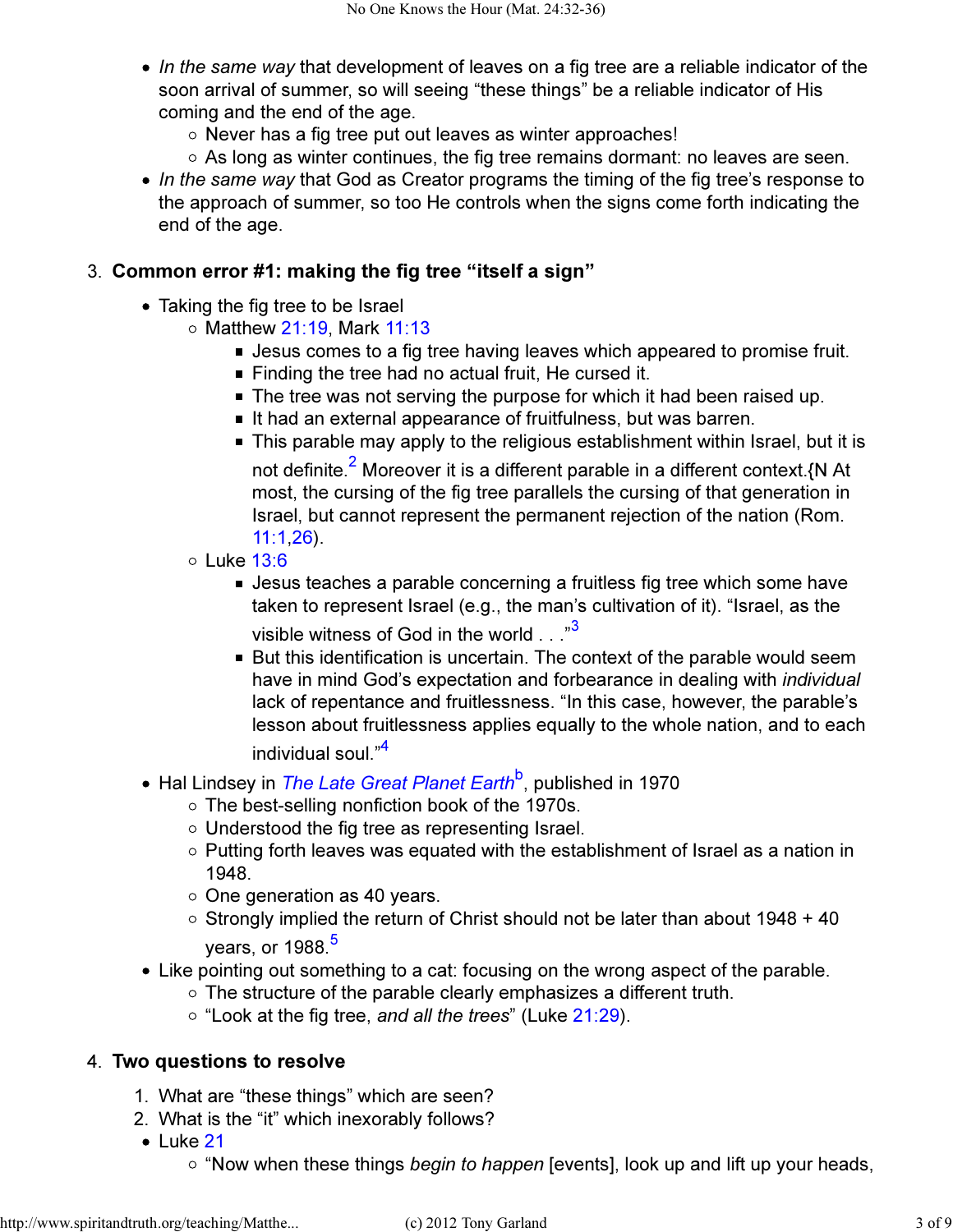because your redemption draws near" (Luke 21:28).

- $\circ$  "So you also, when you see these things happening [events], know that the kingdom of God is near" (Luke 21:31).
- these things
	- $\circ$  NOT the signs which characterize the beginning of sorrows and which mark the interadvent age in general.
	- $\circ$  "These things" *happen* objective visible events which Jesus has just described.<sup>6</sup>
- $\bullet$  it
- $\circ$  "your redemption",  $\frac{\partial \pi}{\partial \lambda}$   $\frac{\partial \tau}{\partial \omega}$   $\sigma$  [*apolytrosis*] which could be translated "release", "deliverance" or "freedom"
	- Rescue from what?
	- The context tells us:
		- Rescue of Jewish believers from the time of persecution triggered by the "Abomination of Desolation" which Jesus mentioned in verse 15.
		- Rescue of believers in general from the unique time of global Christian persecution which Jesus mentioned in verse 22 and elaborated on in the book of Revelation (e.g., Rev. 13).
- Rescue is associated with "the kingdom of God" the arrival of the king followed by the establishment of the thousand year millennial kingdom on earth.
- $\circ$  This matches the overall context of Matthew 24 which concerns the Second Coming, not the catching away of believers at the Rapture of the Church.

## This generation

"Assuredly, I say to you, this generation will by no means pass away till all these things take place" (Matthew 24:34).

- Common error #2: forcing 'this generation' to mean people alive at the time when 1. Jesus spoke this parable in the first century A.D.
	- Requires that all the signs spoken of by Jesus in the preceding passages occurred within one generation of when He spoke of them.
	- Places all the signs of the end of the age--including those which serve as a precursor to His Second Coming -- has having already transpired historically.
		- $\circ$  But the abomination of desolation, which Jesus referred to as a unambiguous sign when the Jews should flee, and which other passages seem to indicate involve a man literally sitting in the temple of God and showing himself to be God (2Th. 2:4) have never occurred.
		- $\circ$  Nor have the cataclysmic signs mentioned in this passage.
		- $\circ$  Nor has the visible sign of the son of Man appeared in heaven.
		- $\circ$  Nor have the tribes of the earth mourned over the return of Jesus -- not even the Jews did so in 70 A.D. at the fall of Jerusalem.
	- Clearly, to force "this generation" to mean exclusively those living at the time of Jesus requires either an interpretation of the passage as complete symbolism (extreme literary hyperbole) or a denial of reality: neither of which are sensible.
	- As one commentator observes, "How could Jesus on the one hand assert that his own contemporary generation would see the fulfillment of all his prophecy and on the other hand assert just two verses later that no man, not even himself, could know the time of fulfillment?"<sup>7</sup>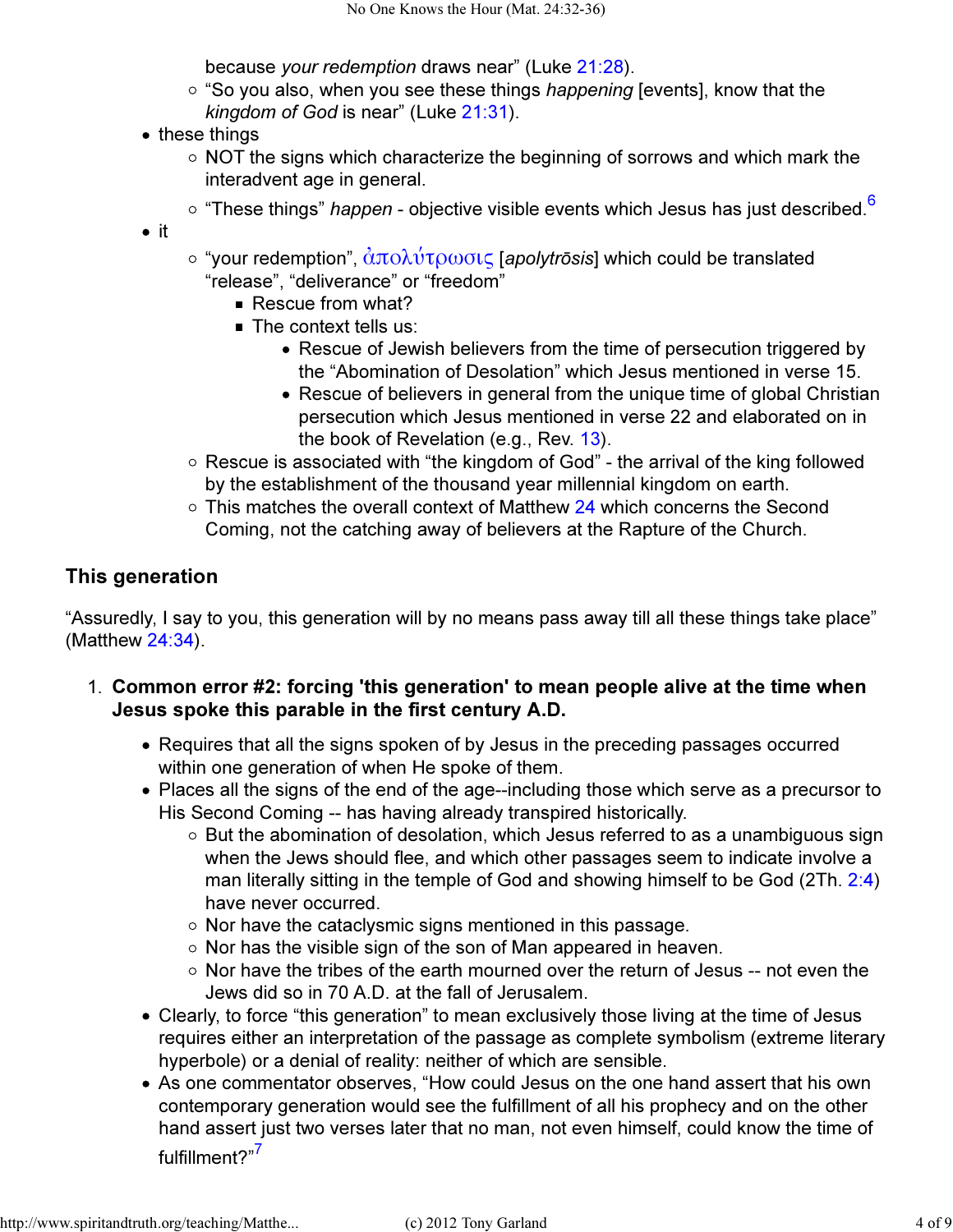This is the flawed interpretation of Preterists who posit fulfillment in an invisible "cloud coming" of Jesus in judgment corresponding to the fall of Jerusalem in 70 A.D.

## What could "this generation" mean? 2.

- "Generation" is γενεά [genea], a word whose meaning is determined by the context.<sup>8</sup>
	- 1. People living in the same time (Luke 11:51).
	- 2. People of the same kind or ethnic group, descendants of a common ancestor, a race (Luke 16:8).
	- 3. A nation (possibly in Mat. 23:36). <sup>9</sup>
	- 4. An indefinite time period about the length of a generation (Acts  $14:16$ ).
- "will no means pass away ( $\pi \alpha \rho \varepsilon \lambda \theta \eta$  [parelthe]) until all these things take place "
	- The clear inference of this verse is that whatever "this generation" represents will
		- be present when all these things take place, *but thereafter would end or perish.<sup>10</sup>*
	- $\circ$  This makes it unlikely that "this generation" refers to an ethnic group, as in the Jewish race or Israel.
	- Moreover, Jesus consistently uses the phrase "this generation" throughout the gospels to describe those who refuse to respond to what God has revealed. The term does not include those who respond in faith (i.e., believing Jews).
- Reference to a God-rejecting group of people living at a time of great revelation

concerning the reality of God, but remain unrepentant triggering a time of judgment.<sup>11</sup>

- 1. The generation at the time of Noah who were subsequently destroyed by the flood. "Then the LORD said to Noah, 'Come into the ark, you and all your household, because I have seen that you are righteous before Me in this generation'" (Ge 7:1).
- The generation of the Exodus and wilderness wandering who were barred from 2. entering the promised land and died in the wilderness (Deu. 32:5,20).
- The generation living at the time of Christ's presentation to Israel at the first 3. coming (who suffer the overthrow of Jerusalem at the hand of Titus).
- The generation living at the time of the end who perish at Jesus' Second 4. Coming<sup>12</sup>
- "Hence "a perverse generation" is essentially an epithet for "unfaithful sons" (Deu.
	- $20:20$ . . . . a class of people who in this world stand over against the children of light."<sup>13</sup>
- It seems best to understand "this generation" to either refer to
	- A timeless reference to the godless who will continue in their opposition to God 1. throughout the entire age (Rev. 22:11) until they are dispatched at the return of Jesus (Rev. 22:11). These then, represent the family group who are "genealogical offspring" of the seed of the serpent (Gen. 3:15; Mat. 23:31-32).<sup>14</sup>
	- The faithless unbelieving rejectors of God who are alive at the time of the signs 2. which usher in the time of the end.<sup>15</sup> If this is the meaning, then this verse may also indicate that the sequence of events which unambiguously indicate the end of the age will culminate in Jesus' return in a relatively short span of time (those who see the beginning of the signs marking the end of the age will also witness the end).

## Heaven and earth will pass away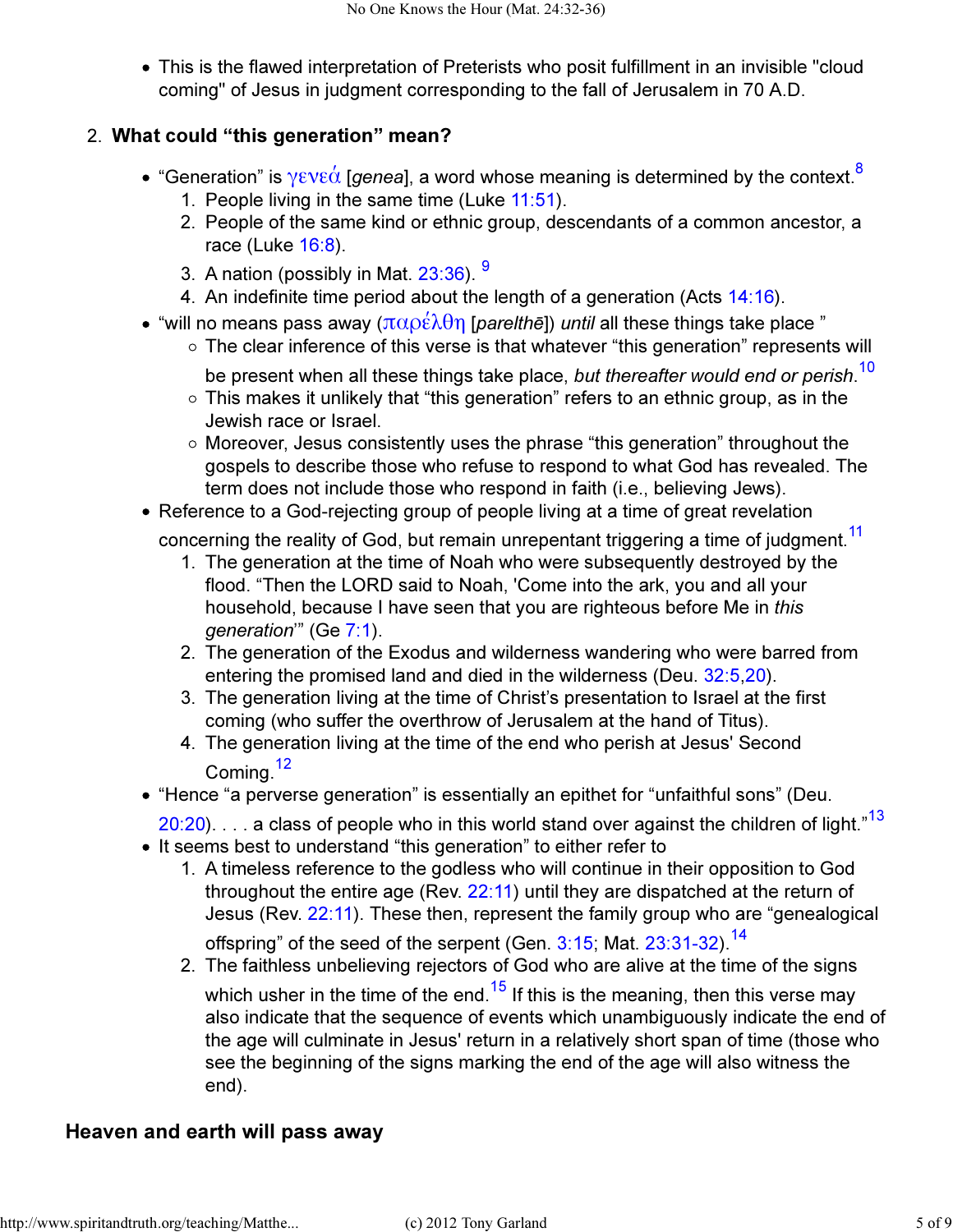"Heaven and earth will pass away, but My words will by no means pass away" (Matthew  $24:35$ ).

- The only sure thing for believers to cling to is God's Word.
- It is more fundamental and enduring than physical reality because it represents God's immutable will.
- Indeed, Biblical teaching and prophecy indicate that heaven and earth will pass away as the course of history progresses.<sup>16</sup>
- During the time of awful cataclysms which Jesus Has described, when the very heavens and earth are shaken, the only enduring thing will be His Word.
- When it looks as if the world is coming apart at the seams, believers can rest assured knowing that the dawn of world redemption is just over the horizon.

#### No one knows

"But of that day and hour no one knows, not even the angels of heaven, but My Father only" (Matthew 24:36).

#### 1. No one knows the day or hour

- Variation in the Greek texts evident by reading the NASB, "But of that day and hour no one knows, not even the angels of heaven, nor the Son, but the Father alone" (Matthew 24:36).
- Also unknown to the son in the Greek text followed by the NKJV in Mark 13:32.
- In His incarnation, Jesus emptied Himself of the independent use of His divine attributes (Php. 2:5-8).
	- $\circ$  Here we are faced with one of puzzles of Jesus as the God-man
	- Luke informs us of the boyhood development of Jesus, that "Jesus increased in wisdom and stature, and in favor with God and men" (Luke 2:52).
	- The author of Hebrews writes that, "though He was a Son, yet He learned obedience by the things which He suffered" (Hebrews  $5:8$ ).
	- $\circ$  This, it appears that in His humanity, even Jesus did not know at the exact timing of the end of the age. This must remain a mystery.
- More importantly, why does Jesus inform us of these things?
	- 1. To indicate that an attitude of continued watchfulness should characterize those who remain faithful: whether believers in our time who watching for His return for the church or believers at the time Jesus describes in this context who are watching for His Second Coming.
	- 2. To underscore just how unpredictable the close of the age will be: if the Son of God didn't know and the angels don't know, then forget trying to predict it! To do so is either the very height of pride and a clear sign of deception!

### Common error #3: ignoring or interpreting this verse so as to predict either the 2. Rapture or the Second Coming

As clear as this verse would appear to be concerning the fruitlessness of trying to predict the arrival of Christ, it still has not prevented a multitude of Christian interpreters from attempting to do just that. Although one could no doubt find predictions of the Second Coming all through the interadvent age, a few of the more recent should serve to illustrate the foolishness of the practice.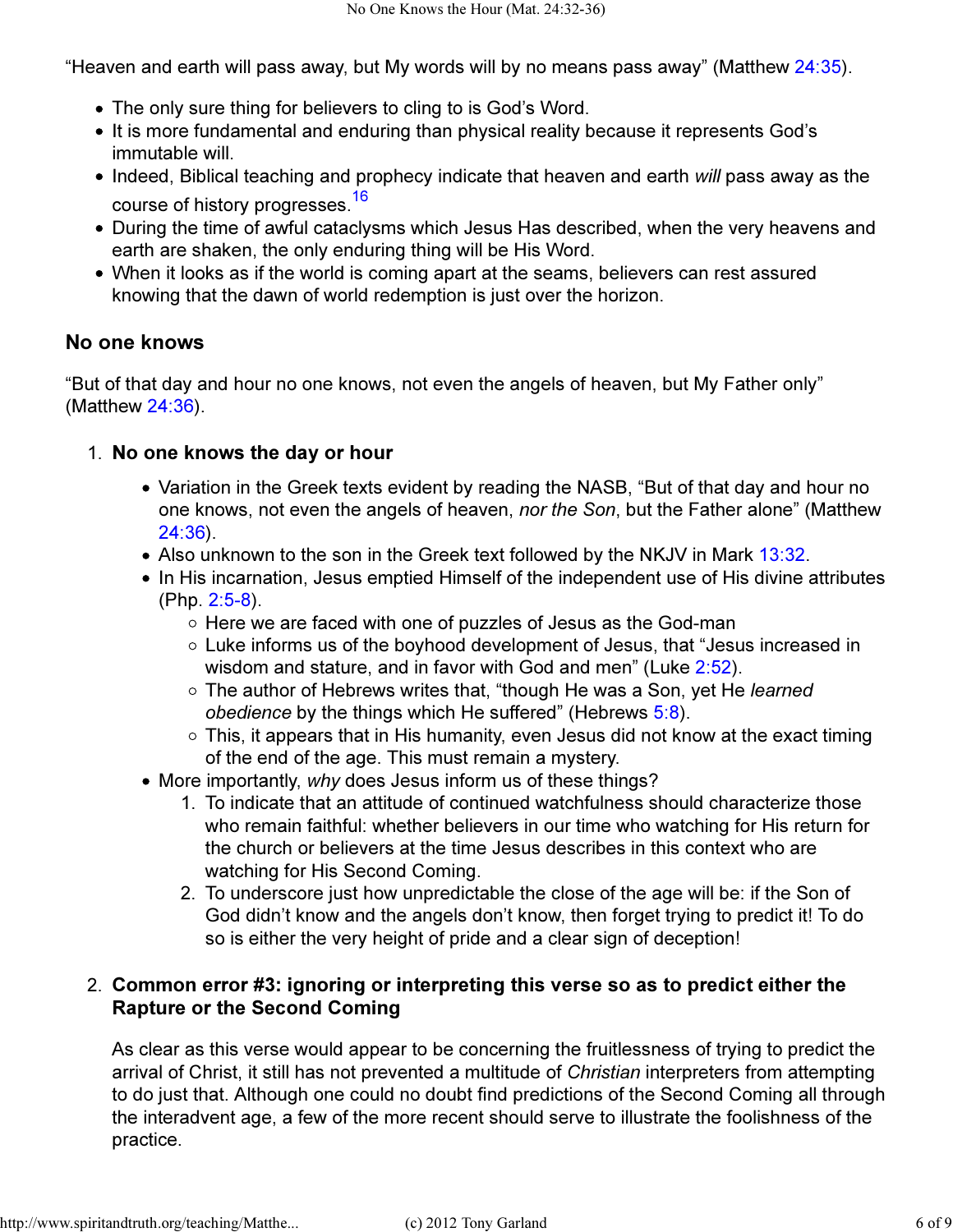- 1. Charles Taze Russell founder of what became to be know as the Jehova's Witnesses 1874, 1914 Predicted Christ's invisible return in 1874, with His Second Coming to be in 1914.
- 2. William Miller
	- $\circ$  March 21, 1843 March 21, 1844
		- In the 1840s he began to preach about the world's end, saying Jesus Christ would return for the long-awaited Second Coming and that Earth would be engulfed in fire sometime between March 21, 1843, and March 21, 1844.
	- October 1844
		- When that end didn't come, Miller changed the date to Oct. 22. When Oct. 23 rolled around, his loyal followers explained it away yet again and went on to form the Seventh-day Adventist movement.
- 3. William Branham
	- $0.1977$ 
		- Just before sunset on Feb. 28, 1963, residents of northwestern Arizona watched what the Arizona Republic called a "strikingly beautiful and mysterious cloud" glide across the desert. That same day, Pentecostal pastor William Branham "who founded the post-World War II faith-healing movement" climbed Sunset Mountain and claimed he met with seven angels who revealed to him the meaning of the seven seals from the Book of Revelation. Days later, Branham returned to his congregation at the Branham Tabernacle in Jeffersonville, Ind. He preached seven sermons in seven nights, explaining the meaning of the seals and the seven visions he had received, leading him to predict that Jesus would return to Earth in 1977. He did not live to see the day. In December 1965, as Branham was driving with his family in Texas, a drunk driver smashed into his car. Branham died six days later, on Christmas Eve.
- 4. Hal Lindsey
	- As mentioned earlier, his book titled *The Late Great Planet Earth<sup>c</sup>* strongly inferred that Christ would return before the end of 1988.
- 5. Edgar Wisenant
	- $\circ$  September 13, then 15, then October 3,1988
		- Edgar Whisenant published a book in 1988 called 88 Reasons Why the Rapture Will Be in 1988, which sold some 4.5 million copies.
	- 1989, 1993, 1994
		- When 1989 rolled around, he published another book, saying the Rapture would occur that year instead. It did not sell as well, nor did later titles that predicted the world would end in 1993 and again in 1994.
	- $\circ$  Pride is frequently a characteristic of false teachers:  $17$ 
		- "Only if the Bible is in error am I wrong; and I say that to every preacher in town."
		- "[I]f there were a king in this country and I could gamble with my life, I would stake my life on Rosh Hashana [the Jewish New Year] 88."
- 6. Harold Camping
	- $\circ$  May 1988
		- o September 1994
			- In 1992, the evangelist published a book called 1994, which proclaimed that sometime in mid-September 1994, Christ would return and the world would end.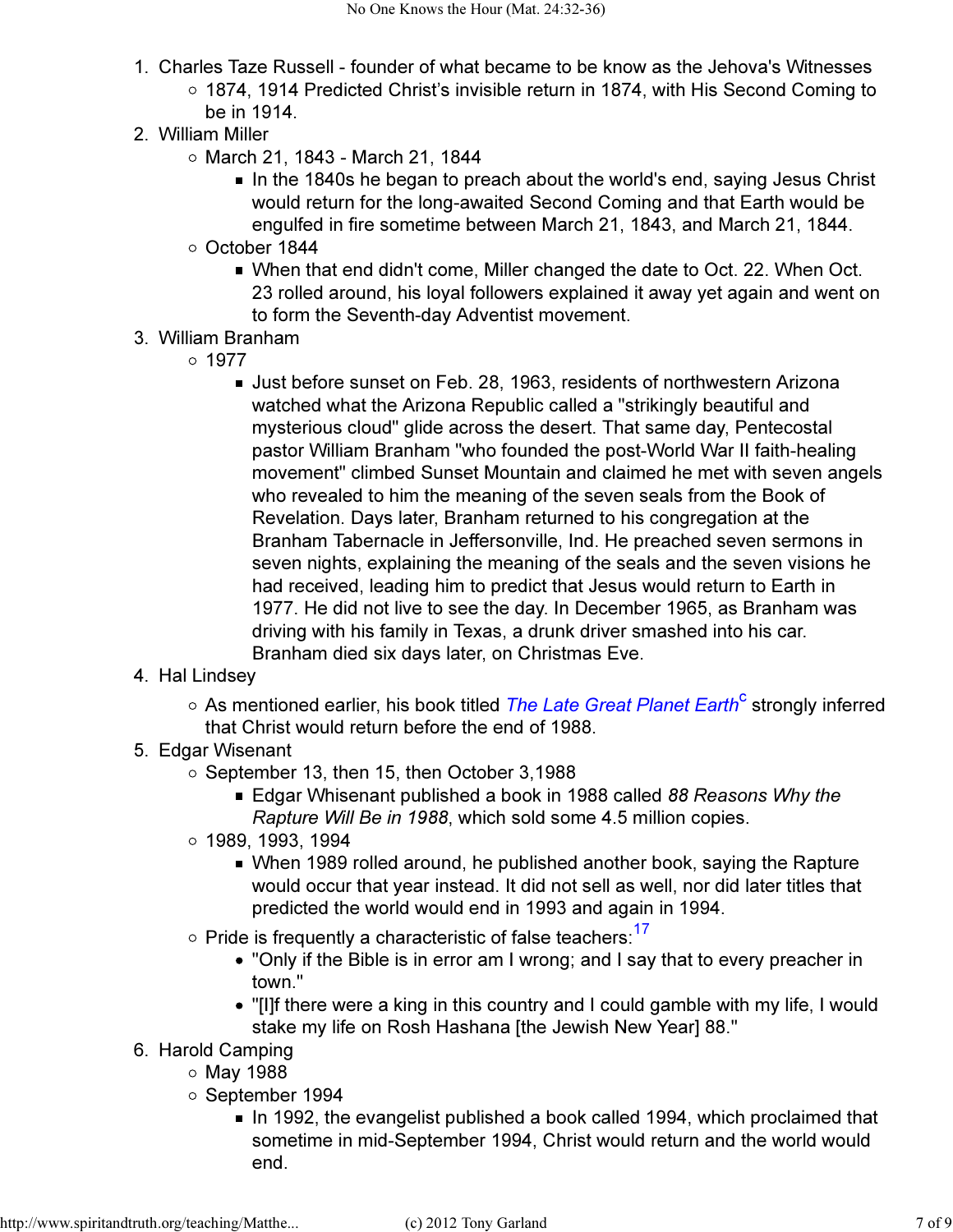- September 27, 29, then October 2, 1994
- $\circ$  March 1995
	- When September 1994 passed without incident, Camping moved his prediction for the return of Christ to March 31, 1995.
- $\circ$  May 21, 2011
	- May 21, 2011 Jesus Christ would return to Earth, the righteous would fly up to heaven, and that there would follow five months of fire, brimstone and plagues on Earth, with millions of people dying each day, culminating on October 21, 2011 with the end of the world
- $\circ$  Oct 21, 2011
	- After May 21 passed without the predicted incidents, Camping said he believed that a "spiritual" judgment had occurred on that date, and that the physical Rapture would occur on October 21, 2011, simultaneously with the destruction of the universe by God.

#### Summary

- 1. Jesus has provided unambiguous and unmistakable signs which reliably indicate the end of the age and His pending arrival in the Second Coming.
- Once these signs come forth, history will move relatively rapidly to the climax of His Second 2. Coming in judgment.
- 3. Evil rejectors of God will continue until they are purged at His Second Coming.
- Those living at the time of the end will have nothing to hold onto except God's Word for even 4. the heavens and earth will be shaken.
- Whenever a teacher or ministry attempts to set dates, either for the Rapture or the Second 5. Coming, it is a clear sign you are drinking at the wrong watering hole.

#### Endnotes:

- 1. NKJV, Mat. 24:32-36
- 2. "Neither the reference in Matthew 21:18-20 nor that in Mark 11:12-14 with its interpretation in 11:20-26, gives any indication that it is referring to Israel, any more than the mountain referred to in the passage. Accordingly, while this interpretation is held by many, there is no clear Scriptural warrant." Ref-1268, p. 192
- 3. Ref-0187, Luke 13:6
- 4. Ref-0089, Luke 13:6
- 5. Although Lindsey did not claim to know the dates of future events with any certainty, he suggested that Matthew 24:32-34 indicated that Jesus' return might be within "one generation" of the rebirth of the state of Israel, and the rebuilding of the Jewish Temple, and Lindsey asserted that "in the Bible" one generation is forty years. Some readers took this as an indication that the Tribulation or the Rapture would occur no later than 1988. [http://en.wikipedia.org/wiki/The\_Late,\_Great\_Planet\_Earth]
- 6. ". . . panta tauta in Mat. 24:33 refers rather to all the events of Mat. 24:4–26 including the abomination that causes desolation (Mat. 24:15) and the great tribulation that proceeds from it (Mat. 24:21–26)." NEIL, p. 379
- 7. NEIL, p. 381
- 8. Ref-0617
- 9. Ref-0227
- 10. ""This generation will not pass away till all these things take place." But when Christ comes in judgment they are destroyed." NEIL, p. 375
- 11. "Narrative criticism will be employed in this paper to show that "this generation" in Matt 24:34 refers to a kind of people characterized by Matthew as unbelieving and headed toward eschatological judgment. In the context of the discourse it refers to that type of consummately evil and unbelieving people who deceive and persecute the disciples of Christ until the time of the